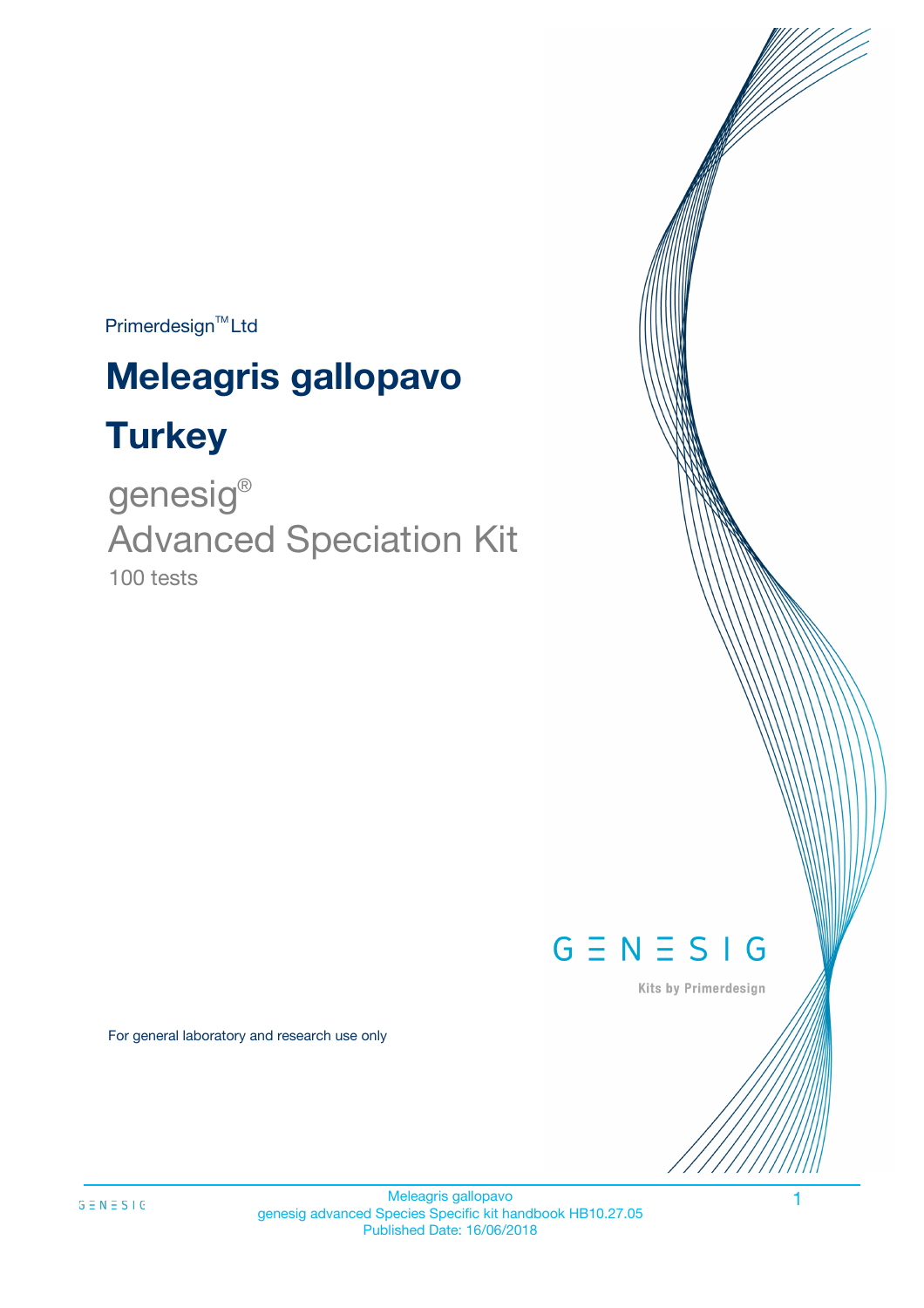# Principles of the test

### **Real-time PCR**

This kit provides a method for detecting Meleagris gallopavo mitochondrial DNA in food samples. The kit is based on the PCR amplification of a unique species-specific tag present in the mitochondrial genome. The mitochondrial genome is an ideal target since it has been sequenced for many different species. This allows comprehensive bioinformatics analysis followed by careful design to ensure specific detection of the desired species whilst excluding detection of other related species. Furthermore, since there are multiple copies of each mitochondrial genome within each cell, the detection sensitivity for this kit is up to 100 times greater than that of a test which targets a single copy locus within the nuclear DNA genome.

PCR amplification is detected by means of a hydrolysis probe ("Taqman-style") which is degraded during PCR, releasing fluorescence. The fluorescence trace can be used to both detect and quantify the number of copies of Meleagris gallopavo mitochondrial DNA present in the sample.

#### **The 'advanced' speciation principle**

Primerdesign's advanced speciation kits represent a significant advancement in PCR-based speciation testing. These kits are supplied in a multiplex format enabling both species-specific and 'universal animal' detection in a single well. The relative signals produced by each of these tests allows the user to calculate speciation percentages with minimal sample usage. Furthermore, the unique application of a positive control sample as a PCR calibrator allows the user to increase the accuracy of their reported results. This calibration also helps overcome many of the assumptions and hurdles associated with PCR, enabling accurate inter-laboratory testing.

An advanced speciation test allows the user to calculate what percentage of sample is derived from the species of interest, along with the sensitivity of the particular test.

#### **Positive control**

The kit contains a Meleagris gallopavo DNA positive control sample for the PCR set up. This DNA is used to generate Ct values for both the species-specific and the universal component of the speciation test. The difference between these two values provides an accurate representation of a 100% Meleagris gallopavo sample.

Each time the kit is used, at least one positive control reaction must be included in the run. This positive sample demonstrates that both sets of primers and probe are detecting the species of interest. If no amplification is observed for the positive control, the test results are invalid and must be repeated.

Care should be taken to ensure that the positive control does not contaminate any other kit component which would lead to false-positive results. This can be achieved by handling this component in a Post PCR environment. Care should also be taken to avoid cross-contamination of other samples when adding the positive control to the run. This can be avoided by sealing all other samples and negative controls before pipetting the positive control into the positive control well.

#### **Negative control**

To validate any positive findings a negative control reaction should be included every time the kit is used. For this reaction the RNase/DNase free water should be used instead of template. A negative result indicates that the reagents have not become contaminated while setting up the run.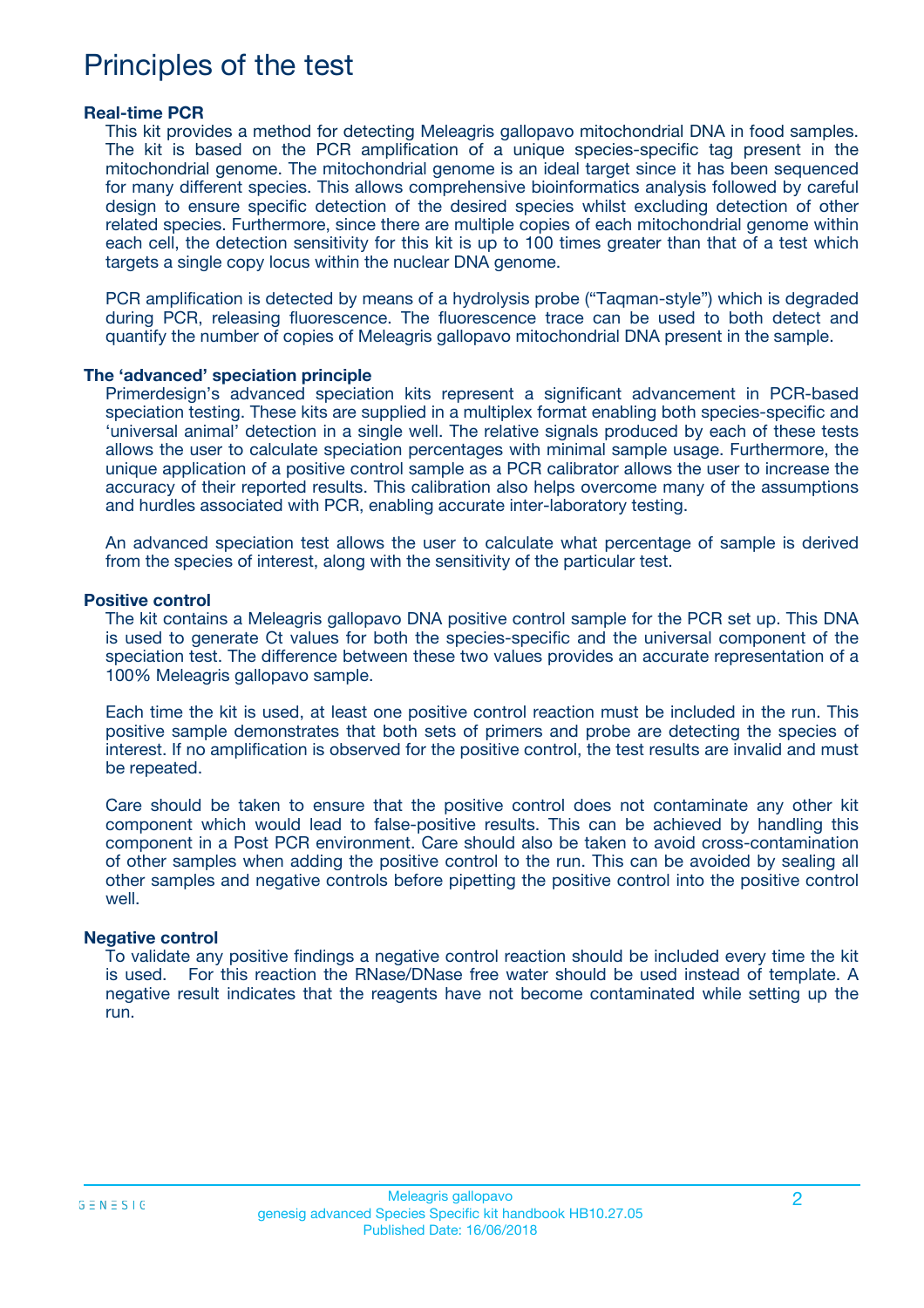### **Endogenous control**

One of the functions of the universal meat signal is to serve as an endogenous control, confirming the extraction of a valid biological template. An early universal meat signal indicates the presence of a good yield of animal material. A poor signal indicates that there is an insufficient amount of animal material to perform an accurate speciation test.

### **Specificity**

The kit is designed to specifically detect Turkey species that are relevant to the food industry and to give negative detection on other possible animal species.

If you have a query about the detection status of a specific species or sub-species please enquire: enquiry@primerdesign.co.uk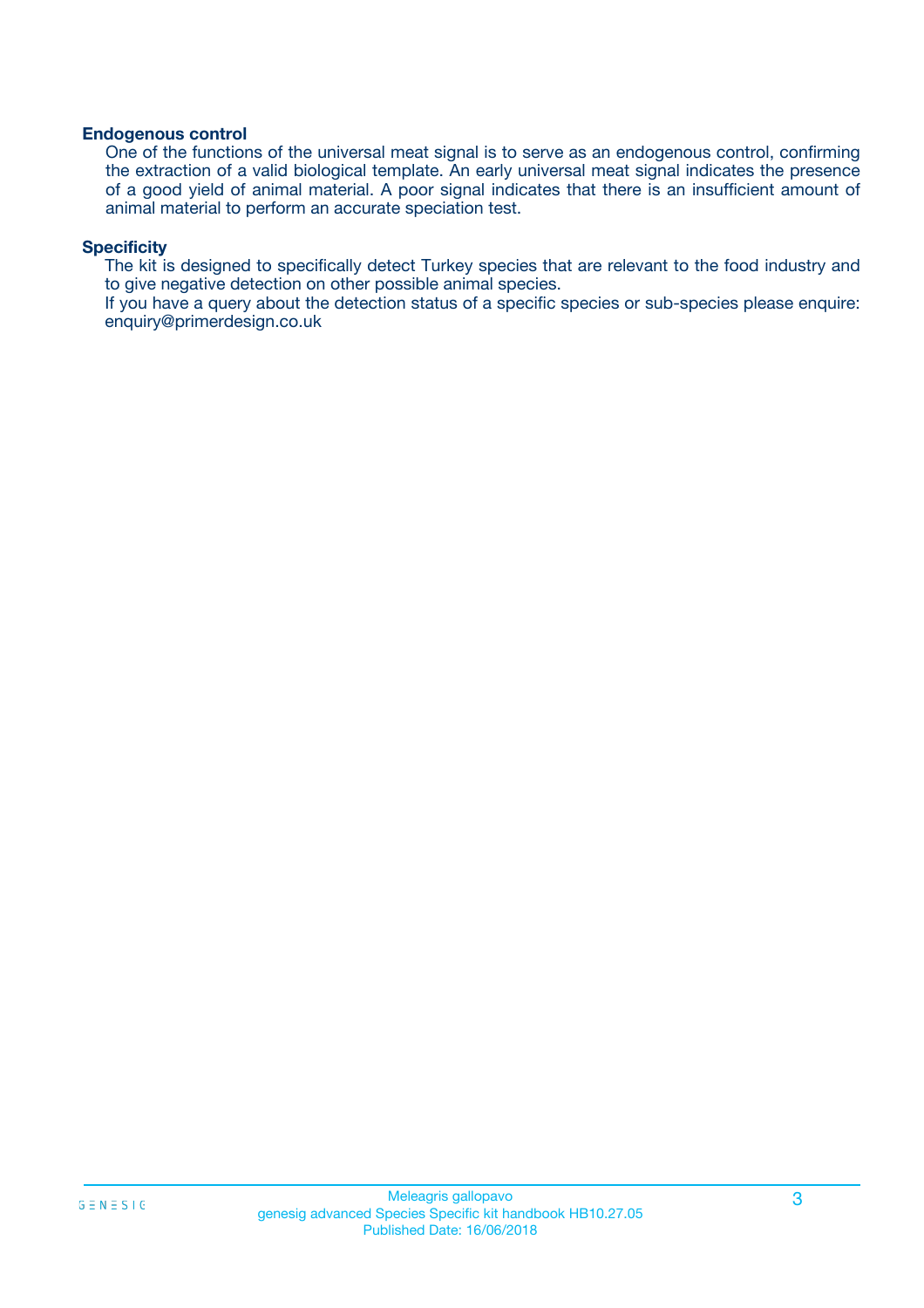# Kit contents

- **Meleagris gallopavo specific/Universal animal primer/probe mix (BROWN)** FAM/VIC labelled
- **Meleagris gallopavo positive control template (RED)**
- **RNase/DNase free water (WHITE)** for resuspension of primer/probe mix
- **Template preparation buffer (YELLOW)** for resuspension of positive control template

# Reagents and equipment to be supplied by the user

### **Real-time PCR Instrument**

### **DNA extraction kit**

This kit is recommended for use with genesig Easy DNA/RNA extraction kit. However, it is designed to work well with all processes that yield high quality DNA with minimal PCR inhibitors.

### **oasig**TM **lyophilised or Precision®PLUS 2X qPCR Master Mix**

This kit is intended for use with oasig or PrecisionPLUS2X qPCR Master Mix.

### **Pipettors and Tips**

**Vortex and centrifuge**

**Thin walled 1.5 ml PCR reaction tubes**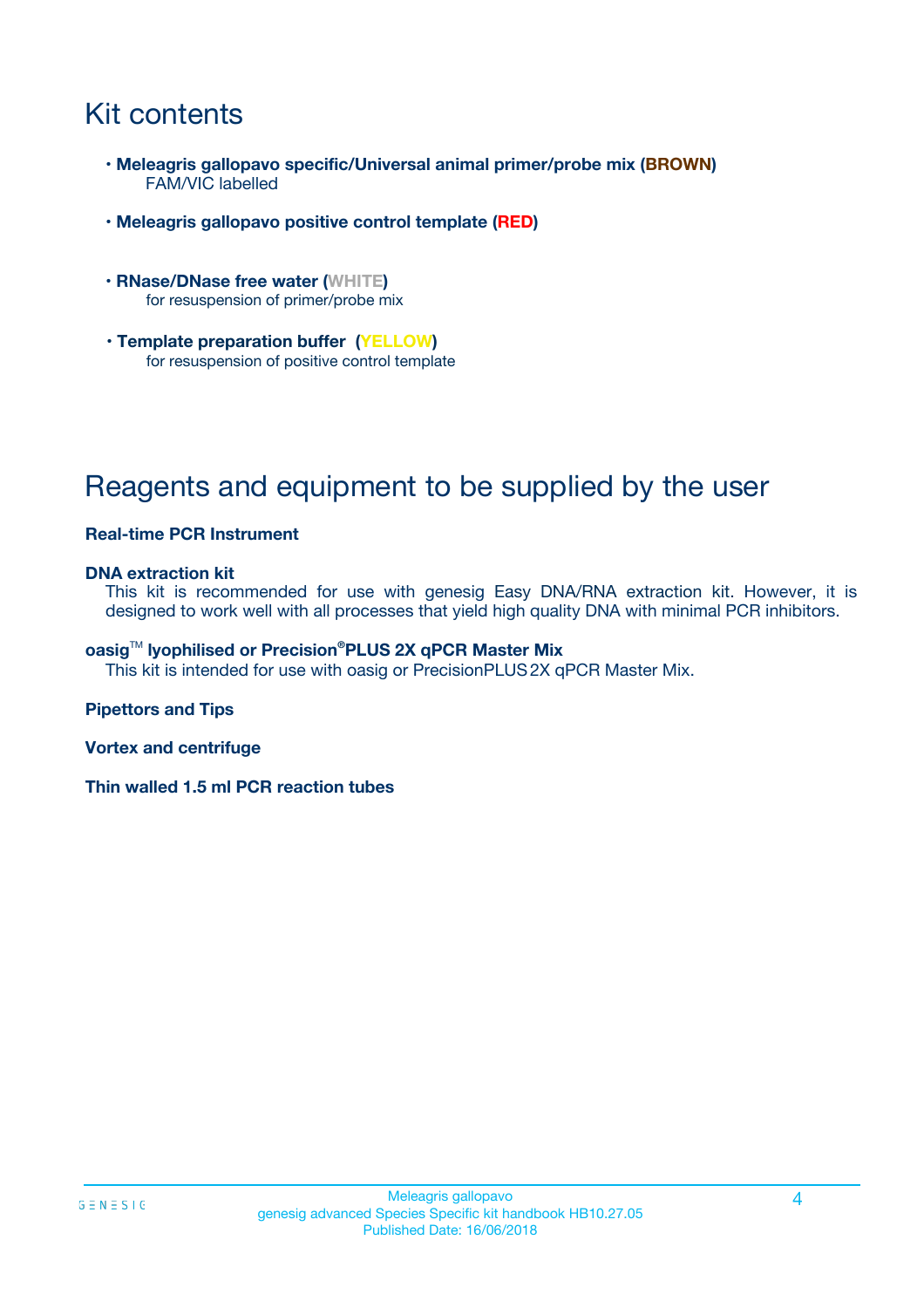### Kit storage and stability

This kit is stable at room temperature but should be stored at -20ºC on arrival. Once the lyophilised components have been resuspended they should not be exposed to temperatures above -20°C for longer than 30 minutes at a time and unnecessary repeated freeze/thawing should be avoided. The kit is stable for six months from the date of resuspension under these circumstances.

Primerdesign does not recommend using the kit after the expiry date stated on the pack.

### Suitable sample material

All kinds of sample material suited for PCR amplification can be used. Please ensure the samples are suitable in terms of purity, concentration, and DNA integrity. Always run at least one negative control with the samples. To prepare a negative control, replace the template DNA sample with RNase/DNase free water.

### Dynamic range of test

Under optimal PCR conditions genesig Meleagris gallopavo detection kits have very high priming efficiencies of >95% and can detect less than 100 copies of target template.

### Notices and disclaimers

This product is developed, designed and sold for research purposes only. It is not intended for human diagnostic or drug purposes or to be administered to humans unless clearly expressed for that purpose by the Food and Drug Administration in the USA or the appropriate regulatory authorities in the country of use. During the warranty period Primerdesign genesig detection kits allow precise and reproducible data recovery combined with excellent sensitivity. For data obtained by violation to the general GLP guidelines and the manufacturer's recommendations the right to claim under guarantee is expired. PCR is a proprietary technology covered by several US and foreign patents. These patents are owned by Roche Molecular Systems Inc. and have been sub-licensed by PE Corporation in certain fields. Depending on your specific application you may need a license from Roche or PE to practice PCR. Additional information on purchasing licenses to practice the PCR process may be obtained by contacting the Director of Licensing at Roche Molecular Systems, 1145 Atlantic Avenue, Alameda, CA 94501 or Applied Biosystems business group of the Applera Corporation, 850 Lincoln Centre Drive, Foster City, CA 94404. In addition, the 5' nuclease assay and other homogeneous amplification methods used in connection with the PCR process may be covered by U.S. Patents 5,210,015 and 5,487,972, owned by Roche Molecular Systems, Inc, and by U.S. Patent 5,538,848, owned by The Perkin-Elmer Corporation.

# **Trademarks**

Primerdesign™ is a trademark of Primerdesign Ltd.

genesig**®** is a registered trademark of Primerdesign Ltd.

The PCR process is covered by US Patents 4,683,195, and 4,683,202 and foreign equivalents owned by Hoffmann-La Roche AG. BI, ABI PRISM® GeneAmp® and MicroAmp® are registered trademarks of the Applera Genomics (Applied Biosystems Corporation). BIOMEK® is a registered trademark of Beckman Instruments, Inc.; iCycler™ is a registered trademark of Bio-Rad Laboratories, Rotor-Gene is a trademark of Corbett Research. LightCycler™ is a registered trademark of the Idaho Technology Inc. GeneAmp®, TaqMan® and AmpliTaqGold® are registered trademarks of Roche Molecular Systems, Inc., The purchase of the Primerdesign reagents cannot be construed as an authorization or implicit license to practice PCR under any patents held by Hoffmann-LaRoche Inc.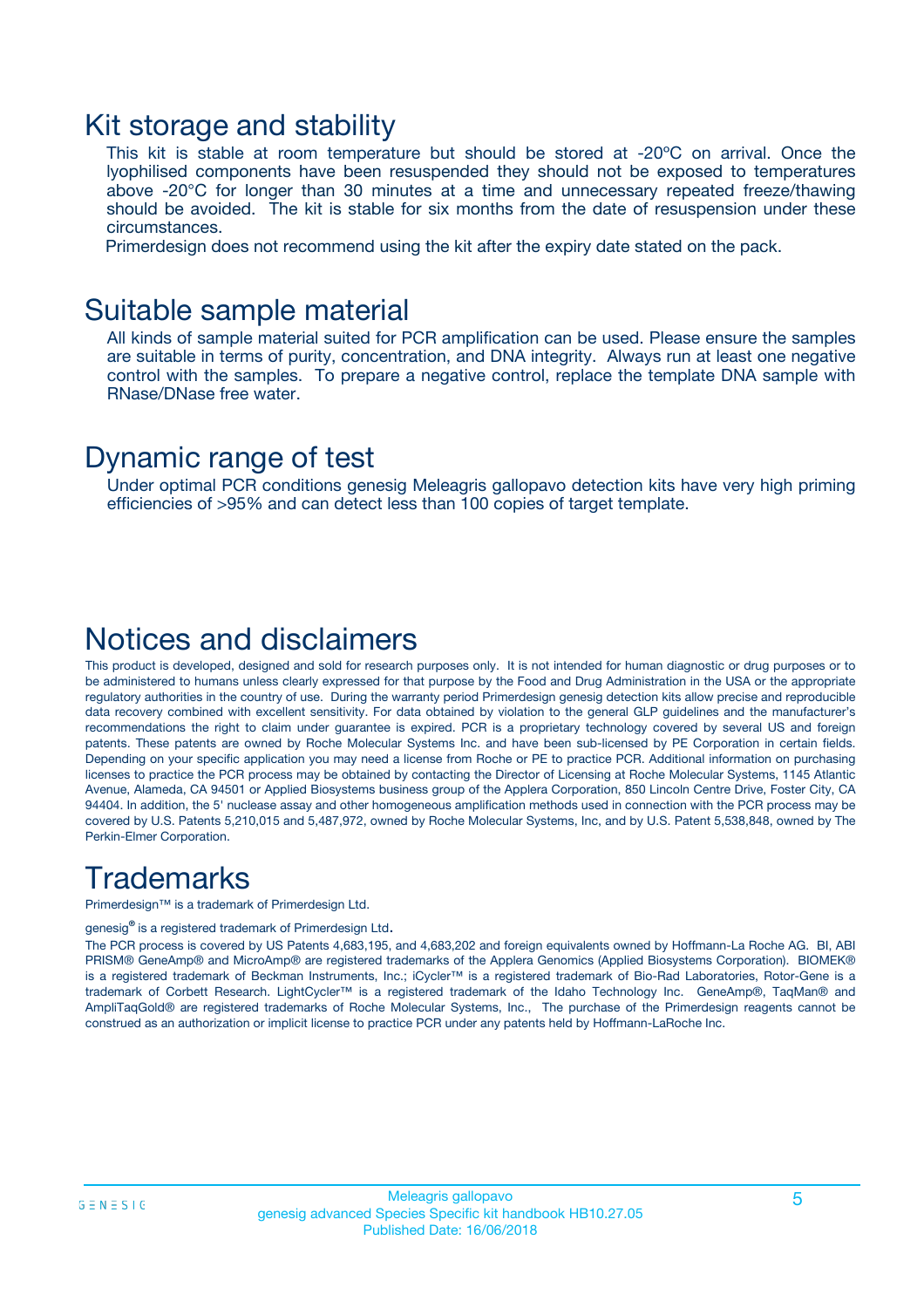# Resuspension protocol

To minimize the risk of contamination with foreign DNA, we recommend that all pipetting be performed in a PCR clean environment. Ideally this would be a designated PCR lab or PCR cabinet. Filter tips are recommended for all pipetting steps.

**1. Pulse-spin each tube in a centrifuge before opening.**

This will ensure lyophilised primer and probe mix is in the base of the tube and is not spilt upon opening the tube.

**2. Resuspend the primer/probe mix in the RNase/DNase free water supplied according to the table below:**

To ensure complete resuspension, vortex each tube thoroughly.

| Component - resuspend in water                                         | Volume   |
|------------------------------------------------------------------------|----------|
| <b>Pre-PCR pack</b>                                                    |          |
| Meleagris gallopavo specific/universal animal primer/probe mix (BROWN) | 110 µl 1 |

### **3. Resuspend the positive control template in the template preparation buffer supplied, according to the table below:**

To ensure complete resuspension, vortex the tube thoroughly.

| Component - resuspend in template preparation buffer  | <b>Volume</b> |
|-------------------------------------------------------|---------------|
| <b>Post-PCR heat-sealed foil</b>                      |               |
| Meleagris gallopavo Positive Control Template (RED) * | 100 ul        |

\* This component contains high copy number template and is a VERY significant contamination risk. It must be opened and handled in a separate laboratory environment, away from the other components.

# qPCR detection protocol

**1. For each DNA sample prepare a reaction mix according to the table below:** Include sufficient reactions for positive and negative controls.

| Component <sup>1</sup>                                                 | Volume          |
|------------------------------------------------------------------------|-----------------|
| oasig or PrecisionPLUS 2X qPCR Master Mix                              | 10 µ $\vert$    |
| Meleagris gallopavo specific/universal animal primer/probe mix (BROWN) | 1 µl            |
| <b>RNase/DNase free water (WHITE)</b>                                  | $4 \mu$         |
| <b>Final Volume</b>                                                    | 15 <sub>µ</sub> |

- **2. Pipette 15µl of each mix into individual wells according to your qPCR experimental plate set up.**
- **3. Pipette 5µl of DNA template into each well, according to your experimental plate set up.** To obtain a strong signal, the ideal concentration of DNA is 1-3ng/µl. The concentration should not exceed 5ng/µl. Substitute sample DNA for RNase/DNase free water as a negative control. Substitute sample DNA for positive control template as a positive control.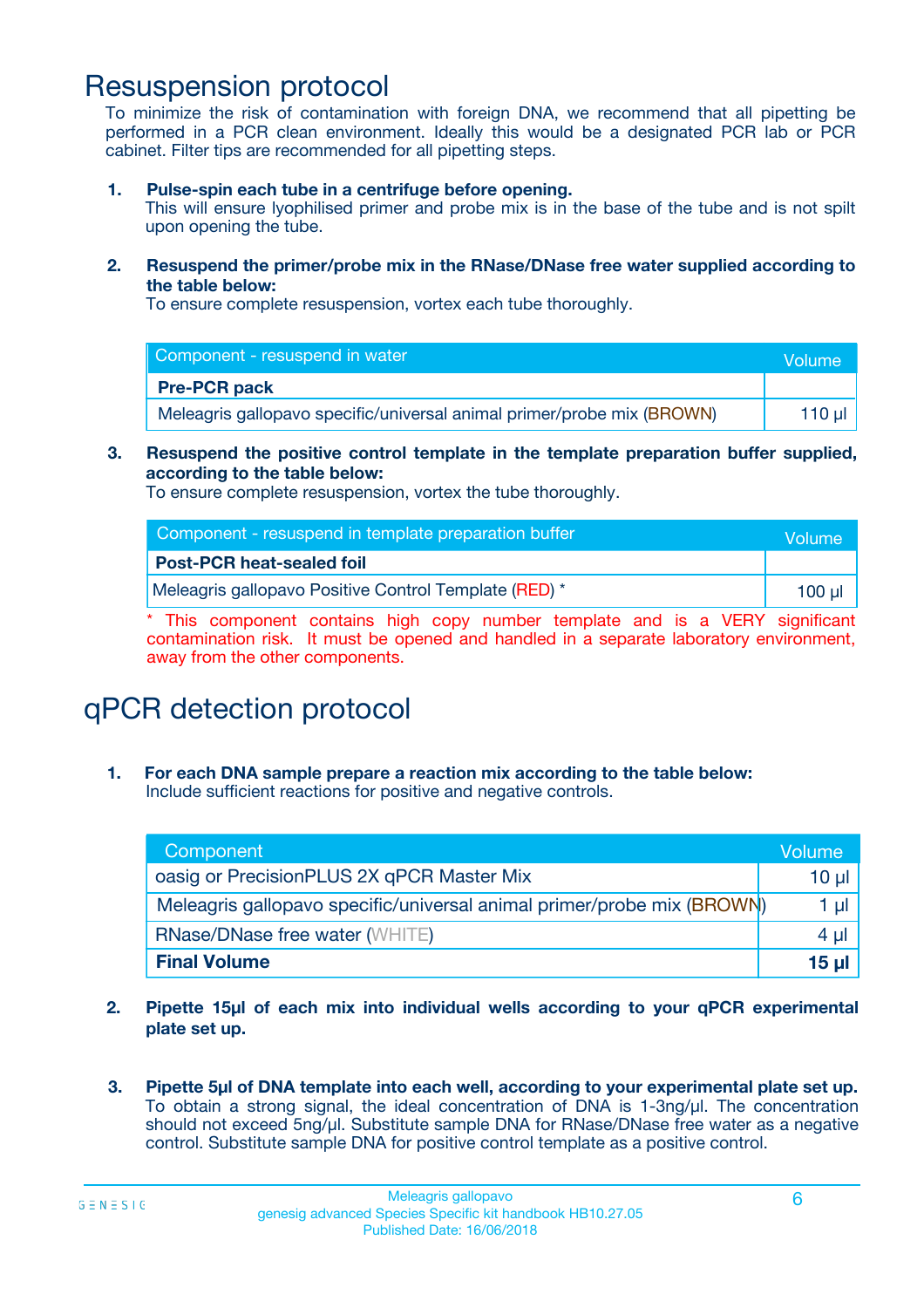# qPCR amplification protocol

Amplification conditions using oasig or PrecisionPLUS 2X qPCR Master Mix.

|             | <b>Step</b>       | <b>Time</b>     | <b>Temp</b> |
|-------------|-------------------|-----------------|-------------|
|             | Enzyme activation | 2 min           | 95 °C       |
| Cycling x50 | Denaturation      | 10 <sub>s</sub> | 95 °C       |
|             | DATA COLLECTION * | 60 s            | 60 °C       |

\* Fluorogenic data should be collected during this step through the FAM and VIC channels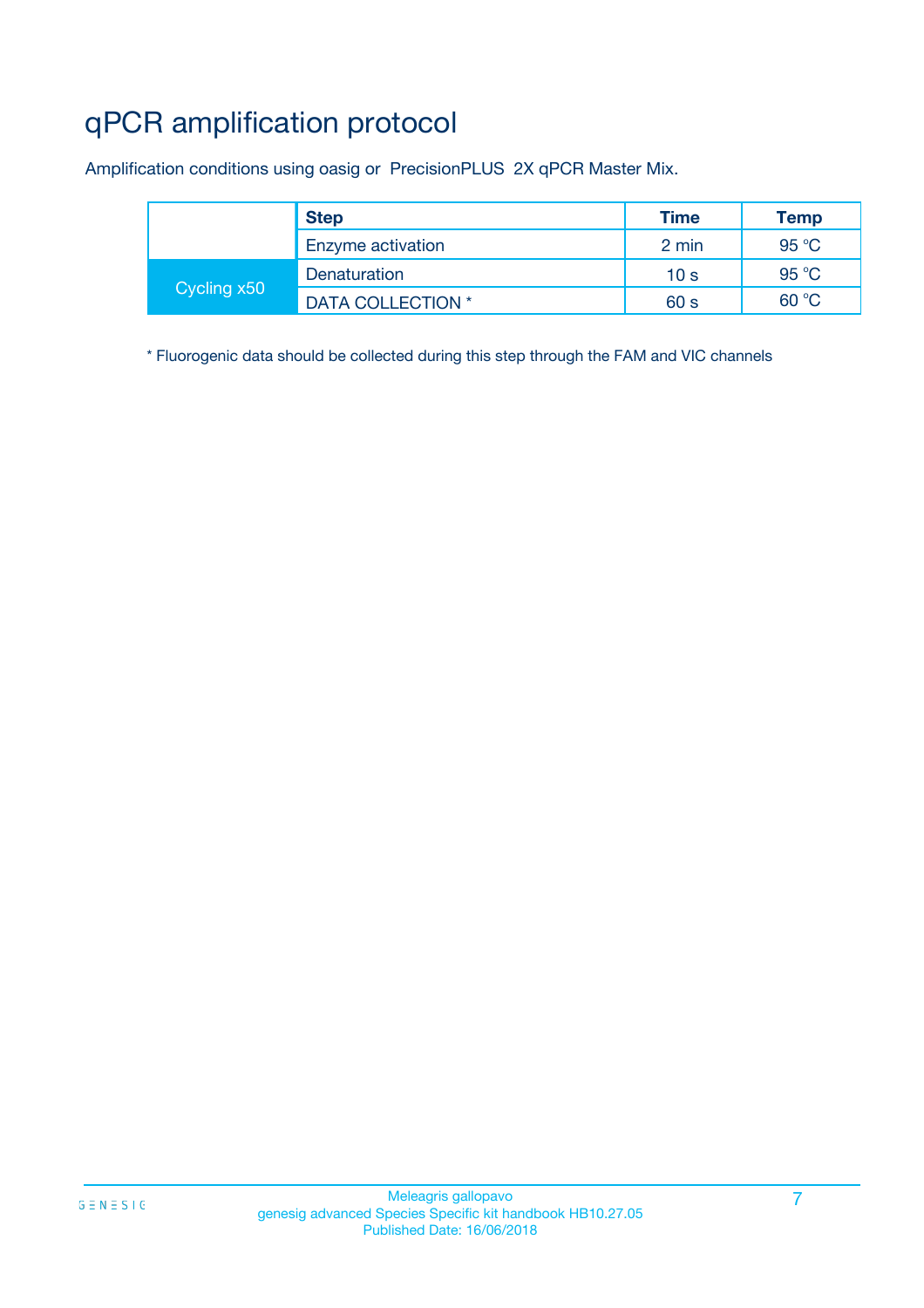## Interpretation of results

Under ideal test conditions the target of interest signal will give a positive signal, the negative control signal will be negative and the positive control signal will be positive. In alternative scenarios please refer to the following table for the correct interpretation:

| <b>Target</b><br>(FAM) | <b>Universal</b><br>signal<br>(NIC) | <b>Positive</b><br>control<br>(FAM & VIC) | Negative<br>control<br>(FAM only) | Interpretation                                                              |
|------------------------|-------------------------------------|-------------------------------------------|-----------------------------------|-----------------------------------------------------------------------------|
| ÷                      | ÷                                   | ÷                                         |                                   | <b>POSITIVE RESULT</b><br>calculate species %<br>and check test sensitivity |
|                        |                                     | ÷                                         |                                   | <b>NEGATIVE RESULT</b>                                                      |
|                        |                                     |                                           |                                   |                                                                             |
| ÷                      |                                     | ÷                                         |                                   | <b>EXPERIMENT FAILED</b><br>due to PCR inhibition                           |
| $+ 1 -$                | $+ 1 -$                             | ÷                                         | $\leq$ 35                         | <b>EXPERIMENT FAILED</b><br>due to test contamination                       |
| $+ 1 -$                | $+ 1 -$                             |                                           | > 35                              | $\star$                                                                     |
|                        |                                     | ÷                                         |                                   | <b>NO ANIMAL DNA DETECTED</b>                                               |
|                        | $+$ / -                             |                                           | + / -                             | <b>EXPERIMENT FAILED</b>                                                    |

Positive control template (**RED**) is expected to amplify before Cq 32 in both the FAM and VIC channels. Failure to satisfy this quality control criterion is a strong indication that the experiment has been compromised.

\*Where the test sample is positive and the negative control is positive with a  $Cq > 35$ , the sample must be reinterpreted based on the relative signal strength of the two results:



If the sample amplifies  $> 5$  Cq earlier than the negative control then the sample should be reinterpreted (via the table above) with the negative control verified as negative.



If the sample amplifies  $< 5$  Cq earlier than the negative control then the positive sample result is invalidated and the result should be determined inconclusive due to test contamination. The test for this sample should be repeated.

#### Meleagris gallopavo 8 genesig advanced Species Specific kit handbook HB10.27.05 Published Date: 16/06/2018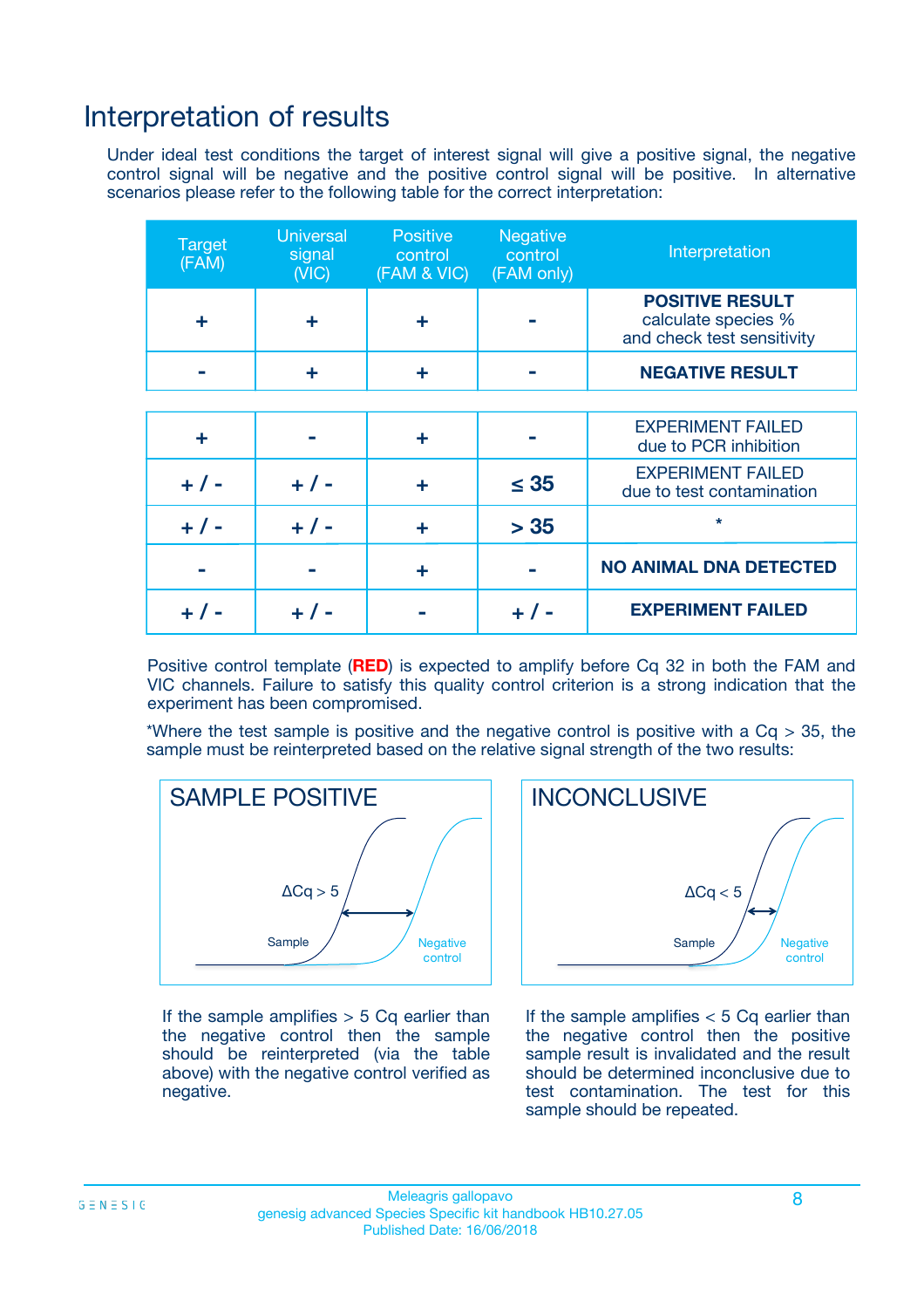### **Calculating species %**

(n.b. a Microsoft Excel applet for automatic % calculation is available free of charge. Contact support@primerdesign.co.uk to request)

Species % = (2^-[(Cq Meleagris gallopavo [SAMPLE] – Cq Meleagris gallopavo [+ve control]) -(Cq Universal meat [SAMPLE] – Cq Universal meat [+ve control] )]) x 100

Worked example: test gives following Cq values:

Meleagris gallopavo test on sample: 24.1 Meleagris gallopavo test on positive control DNA: 23.5 Universal meat test on sample: 22.2 Universal meat test on positive control DNA: 22.4

Meleagris gallopavo% =

 $(2^{\wedge}-(24.1-23.5)-(22.2-22.4))) \times 100 =$ 

 $(2^{\wedge}$  -((0.6) - (-0.2)))  $\times$  100 =

 $(2^{\wedge}$  -0.8)  $\times$  100 = **57.4%** 

n.b. In rare circumstances, some samples may produce a speciation % greater then 100. This is usually due to the presence of PCR inhibition affecting the multiplex reaction and should be reported as 100%. If the reported speciation is greater than 400% then the level of PCR inhibition is likely too great for accurate speciation reporting. Samples such as these should be reextracted with extra washes to remove PCR inhibitors.